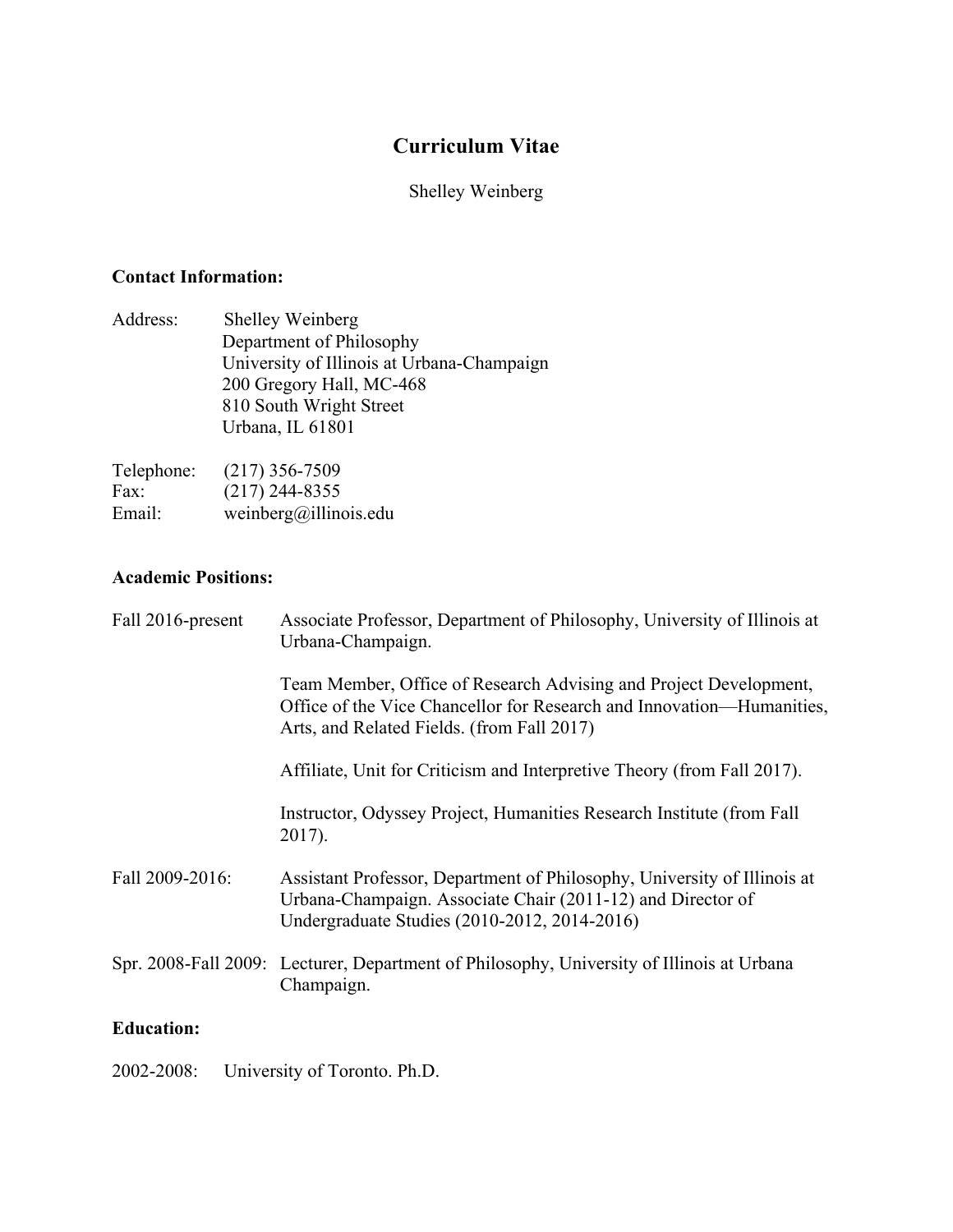| Thesis: Consciousness in Locke's Essay. Thesis director: Donald Ainslie. |
|--------------------------------------------------------------------------|
| Readers: Marleen Rozemond and Paul Franks.                               |
| 1998-2002: University of New Mexico. MA in philosophy.                   |
| 1976-1981: University of Vermont. BA in religion.                        |

#### **Areas of Specialisation**:

Early modern philosophy (especially Locke).

#### **Areas of Competence:**

Epistemology (especially skepticism), Philosophy of Mind, Feminist Philosophy.

#### **Book Publications:**

*Consciousness in Locke,* Oxford University Press, 2016.

Recipient of the 2017 *Journal of the History of Philosophy* Book Prize for the best book in the history of philosophy published in 2016.

Reviewed in *Notre Dame Philosophical Review, Journal of the History of Philosophy, Mind.*

*The Lockean Mind*, eds. Jessica Gordon-Roth and Shelley Weinberg, *Routledge*, October 2021.

#### **Article Publications:**

"Locke's Knowledge of Ideas: Propositional or By Acquaintance?," *Journal of Moral Philosophy* (2021).

"Locke on Intellectual and Moral Virtue" in *The Lockean Mind*, eds. Jessica Gordon-Roth and Shelley Weinberg, *Routledge*, 2021.

"Locke on Consciousness and Reflection" in *The Lockean Mind*, eds. Jessica Gordon-Roth and Shelley Weinberg, *Routledge*, 2021.

"Locke's Natural and Religious Epistemology," *Journal of the History of Philosophy*, 53:2 (2020).

"Locke on the Knowledge of Our Own Ideas (and Ourselves)," *Pacific Philosophical Quarterly*, 97:3 (2016).

"Locke's Reply to the Skeptic," *Pacific Philosophical Quarterly*, 94:3 (2013).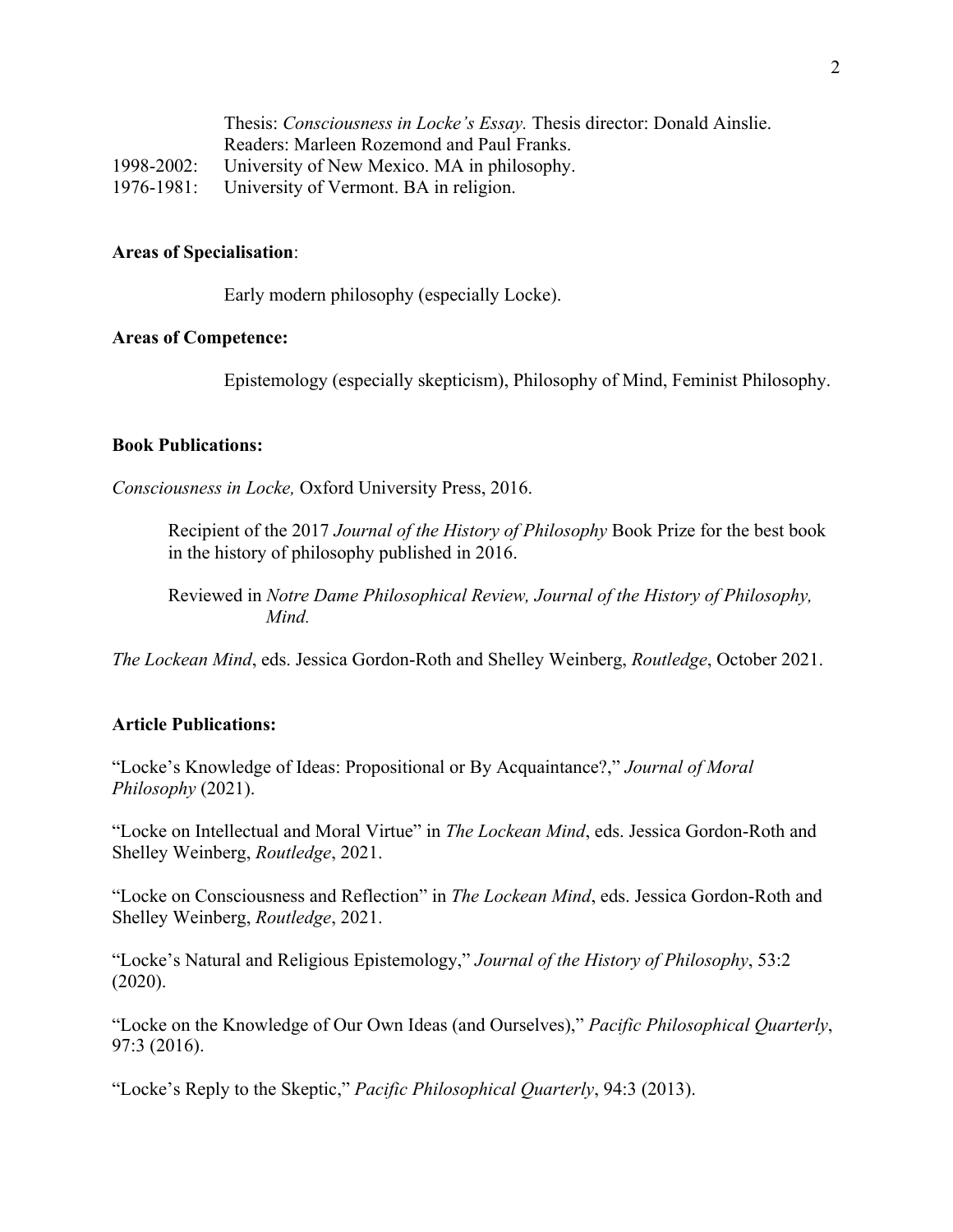"The Metaphysical Fact of Consciousness in Locke's Theory of Personal Identity," *Journal of the History of Philosophy*, 50:3 (2012).

"Locke on Personal Identity," *Philosophy Compass*, vol. 6 (June, 2011).

"The Coherence of Consciousness in Locke's *Essay,*" *History of Philosophy Quarterly*, 25:1 (2008).

### **In Progress:**

"Locke on Persons and Personhood" (Invited for publication in *The Oxford Handbook of Locke*)

"Margaret Cavendish on Disorder and Error"

"Locke on Traditional Revelation and the Holy Spirit"

"Freedom and Sovereign Authority in Hobbes"

#### **Reviews and Other:**

Review of *Locke's Ideas of Mind and Body*, by Han Kyul Kim for *Journal of the History of Philosophy* (2020).

Review of *Locke's Touchy Subjeccts*, by Nicholas Jolley for *Notre Dame Philosophical Review*, (Dec. 2015).

"Critical Comments on Antonia LoLordo's *Locke's Moral Man*" for *The Mod Squad Blog* in early modern philosophy (June 2013).

Review of *John Locke and Personal Identity*, by K. Joanna Forstrom for *Notre Dame Philosophical Review*, (December, 2010).

Review of *Chasing Reality: The Strife Over Realism*, by Mario Bunge for "Letters in Canada", *The University of Toronto Quarterly*, (Winter 2008/09).

#### **Fellowships, Awards, Honors:**

*Journal of the History of Philosophy* Book Prize (2017) for the best book in the history of philosophy published in 2016. (*Consciousness in Locke*)

American Council of Learned Societies (ACLS) Fellowship: (Jan. 2013-Dec. 2013).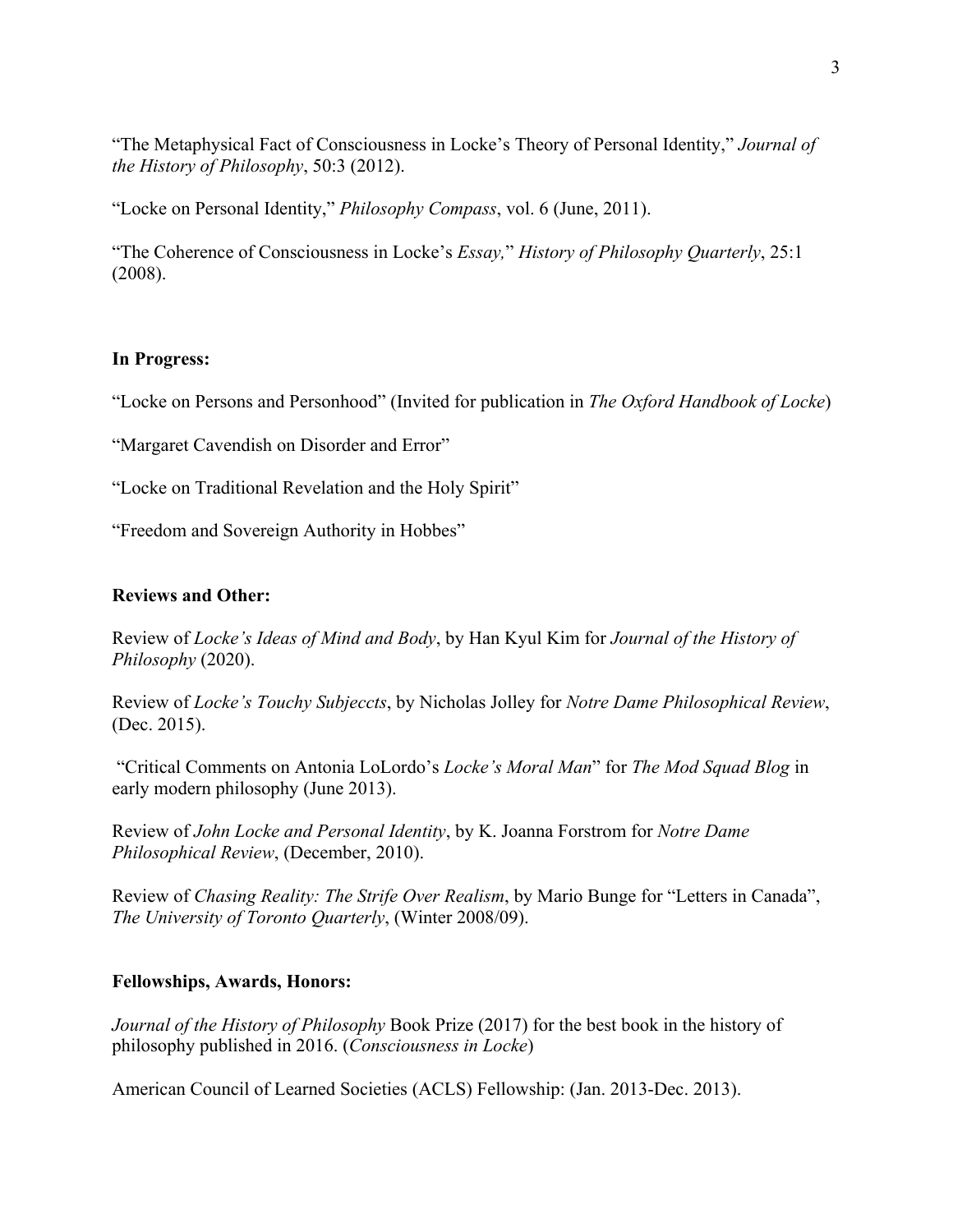Visiting Scholar, Rutgers University (Fall 2013).

*Journal of the History of Philosophy* Masters Class participant (July 2013).

Humanities Released Time Fellowship, Campus Research Board, Office of the Vice Chancellor for Research, University of Illinois at Urbana-Champaign (Fall 2012).

Illinois Program for Research in the Humanities Faculty Fellowship (Alternate 2012-2013 and 2011-2012).

### **Presentations at Conferences and Invited Talks:**

#### **\*Locke on Traditional Revelation and the Holy Spirit"**

47.) Keynote Address to be delivered at the Annual Meeting of the John Locke Society, American University in Bulgaria, Blagoevgrad, Bulgaria, June 2022.

#### **\*Margaret Cavendish on Disorder and Error"**

46.) Invited Symposium session to be delivered at the Eastern Division of the American Philosophical Association, Baltimore, January 2022.

#### \*"**Locke on Knowledge, Propositions, and Particles" (Retitled "Locke on Knowledge of an Idea: Propositional or by Acquaintance?"**

45.) Presented the Central Division Meeting of the American Philosophical Association, Virtual, Feb. 24, 2021.

44.) Presented at the St. Louis Seminar in early Modern Philosophy, St. Louis, MO, May 3-4, 2019.

43.) Invited talk, University of Massachusetts Amherst, Feb 4, 2019.

42.) Invited Colloquium, Indiana University, Bloomington, IN, Oct. 19, 2018.

41.) Invited paper for the NYC/NJ Early Modern Philosophy Group, New York, NY, Nov. 7, 2018.

40.) Invited paper for the Princeton Early Modern Conference in the Philosophy of Mind, Princeton University, April 28-29, 2018.

39.) Invited paper for the Chicago Modern Philosophy Roundtable, Chicago, IL, Nov 13, 2017

#### \* *Consciousness in Locke*

38.) Invited to an Author-Meets-Critics session at the Rotman Institute, University of Western Ontario, London, ON, Canada, September 2018.

37.) Invited to an Author-Meets-Critics session at the Central Division Meeting of the American Philosophical Association (March 2017).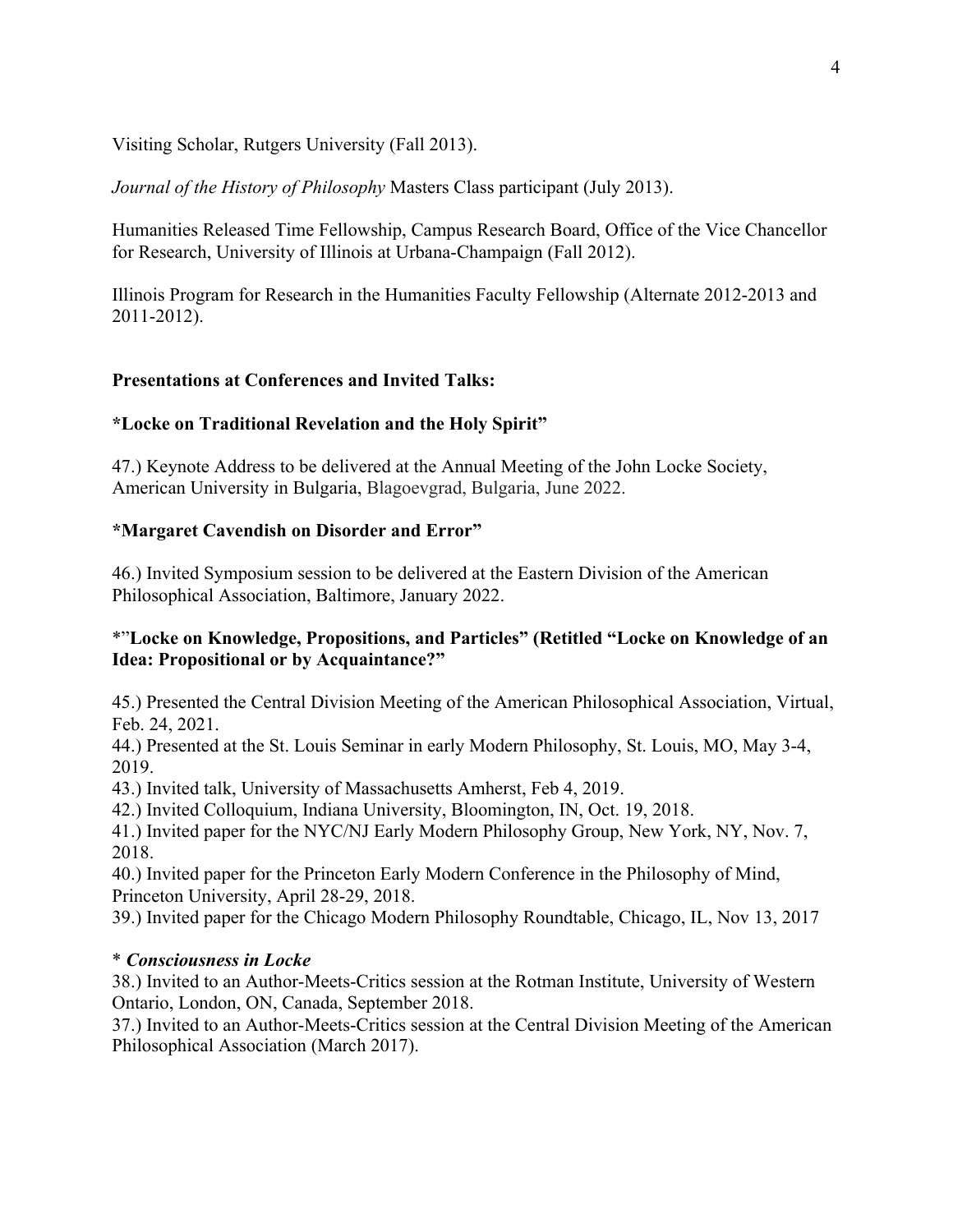#### \* **"Locke on Reason, Faith, and Miracles" (retitled "Locke's Natural and Religious Epistemology")**

36) Invited named lecture (Kline Speaker), University of Missouri, Columbia, MO, Nov. 30, 2018.

35.) Invited colloquium at the University of Minnesota – Twin Cities, February 18, 2018.

34.) Presented at the American Philosophical Association, Pacific Division, Seattle, WA, April 13, 2017.

33.) Presented at the Midwest Conference for British Studies (Sept. 16-18, 2016), Iowa State University.

32.) Invited paper for the CUNY Graduate Center-UWO Locke Workshop, New York, NY, April 7-9, 2016.

### **\* "Locke on Moral Motivation"**

31.) Invited paper at the Chicago Early Modern Philosophy Roundtable, Loyola University Chicago, January 22, 2016.

30.) Invited colloquium at Loyola University, New Orleans, LA, Oct. 23, 2015

29.) Presented at the Finnish-Hungarian Seminar in Early Modern Philosophy, Central European University, Budapest, Hungary, Oct. 2-4, 2015.

### **\* "Locke on the Motivating Power of Concern"**.

28.) Invited colloquium at Illinois State University, Bloomington-Normal, IL, March 20, 2015.

### \* **"Consciousness and Moral Motivation in Locke"**

27.) Invited colloquium at the University of Alberta, Canada, Sept. 25, 2014 26.) Presented at the Atlantic Canada Seminar in Early Modern Philosophy, Dalhousie University, Halifax, N.S., Canada, July 9-12, 2014.

25.) Presented at the Locke Workshop, CUNY, Lehman College, NYC, March 16-17, 2014. 24.) Invited talk at the NYC/NJ Early Modern Group, John Jay College of Criminal Justice, NYC, October 16, 2013.

# **\* "Freedom and Sovereign Authority in Hobbes"**

23.) Presented at the *Journal of the History of Philosophy* 2013 Master's Class at Princeton University, July 29-Aug 2, 2013.

### **\* "Locke on Knowing Our Own Ideas"**

22.) Presented at the Locke Workshop at St. Andrews University, Scotland, UK, June 28-29, 2012.

21.) Presented at the Mid-Atlantic Seminar for Early Modern Philosophy at Princeton University, April 28-29, 2012.

20.) Presented at the Atlantic Canada Seminar for Early Modern Philosophy at Dalhousie University, Halifax, NS, Canada, July 8-11, 2011.

19.) Presented at The Mentoring Project for Pre-tenure Women in Philosophy Workshop, sponsored by the University of Massachusetts, the University of Kansas, and The American Philosophical Association, June 19-21, 2011.

### **\* "Locke's Reply to the Skeptic"**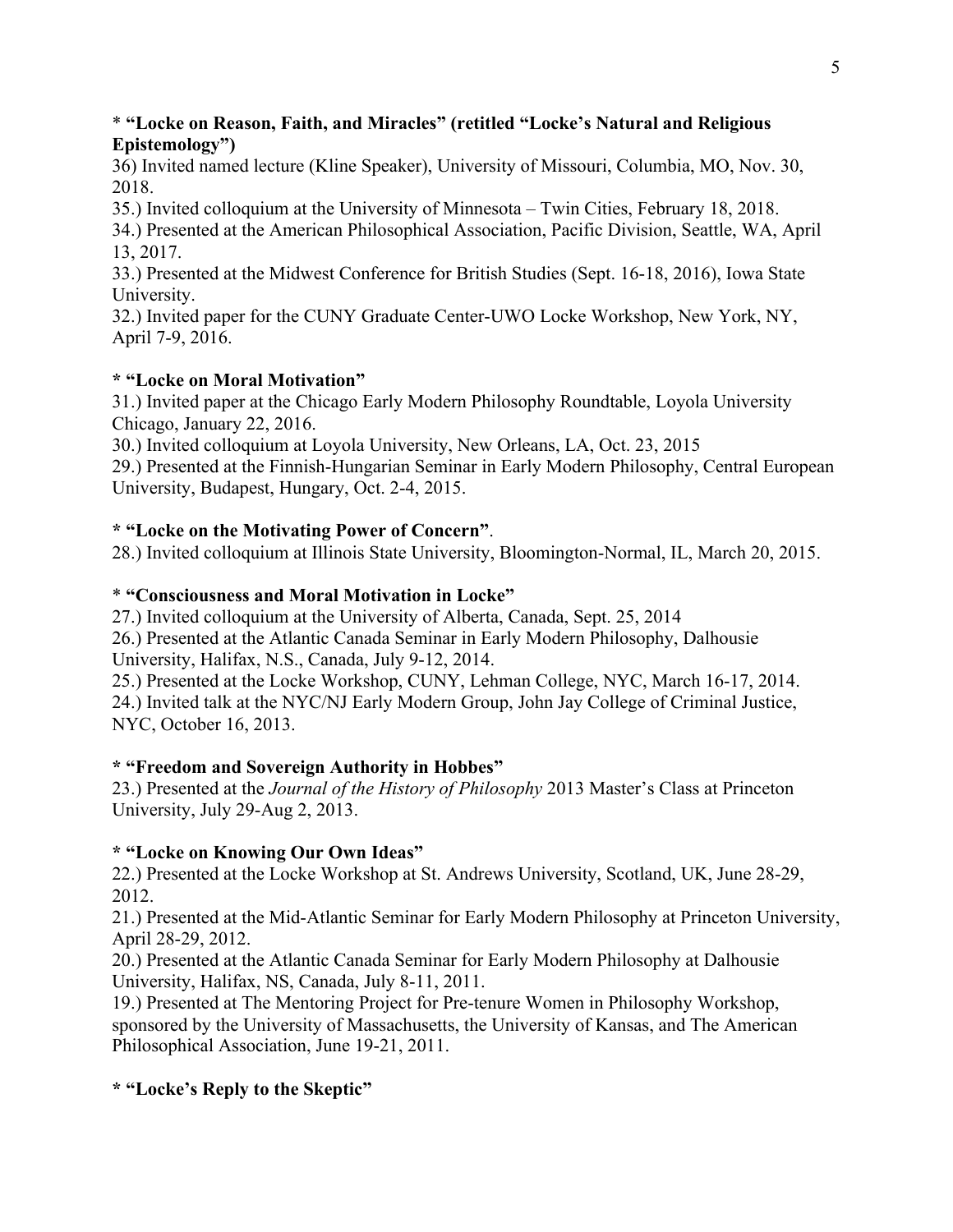18.) Presented at the Pacific Division of the American Philosophical Association Annual Meeting, Seattle, WA, Apr. 4-7, 2012.

17.) Presented at the Illinois Philosophical Association Annual Conference at Northern Illinois University, Dekalb, IL, Nov. 18-19, 2011.

16.) Presented at the South Central Seminar for Early Modern Philosophy at Texas A&M, College Station, TX, Nov. 4-5, 2011.

15.) Presented at the British Society of the History of Philosophy Annual Conference, March 29- 31, 2011, Sussex, England.

# **\* "The Metaphysical Fact of Consciousness in Locke's Theory of Personal Identity"**

14.) Presented at The 13th International Congress for 18th Century Studies (Time and Identity in Enlightenment Thought) in Graz, Austria, July 25-29, 2011.

13.) Invited colloquium at SUNY at Albany, October 15, 2012.

12.) Presented at the 2010 Southwest Seminar for Early Modern Philosophy, February 27-28, University of New Mexico.

11.) Presented at the 2008 American Philosophical Association Meeting, Eastern Division, December 27-30, Philadelphia.

10.) Presented at the 2007 Illinois Philosophical Association Meeting, November 9-10, Southern Illinois University in Edwardsville.

# **\* "Locke's Internal Externalism"**

9.) Presented at the 2010 American Philosophical Association Meeting, Pacific Division, March 31-April 4, San Francisco.

# **\* "Locke: The Role of Consciousness in Sensitive Knowledge"**

8.) Presented at the 2008 Pacific Northwest/Western Canada Seminar for Early Modern Philosophy, February 29-March 2, University of Washington, Seattle.

7.) Presented at the 2007 American Philosophical Association Meeting, Pacific Division, April 3-8, San Francisco.

# **\* "Consciousness and Reflection in Locke's** *Essay***: Solving the Problem of Incoherence"**

6.) Presented at the 2006 American Philosophical Association Meeting, Pacific Division, March 22-26, Portland.

5.) Presented at the 2005 Midwest Seminar for Early Modern Philosophy, November 12-13, Chicago.

# **\* "Leibniz: Possible World Construction and the Paradox of Compossibility"**

4.) Presented at the 2006 Illinois Philosophical Association Meeting, November 28-31, Illinois State University in Bloomington-Normal.

3.) Presented at the 2005 Canadian Philosophical Association Congress, May 28-31, University of Western Ontario, London, On. Winner Student Essay Prize.

### **\* "The Reciprocity Between Sovereign Authority and Individual Liberty in Hobbes's** *Leviathan***"**

2.) Presented at the 2006 Canadian Philosophical Association Congress, May 27-June 1, York University, Toronto.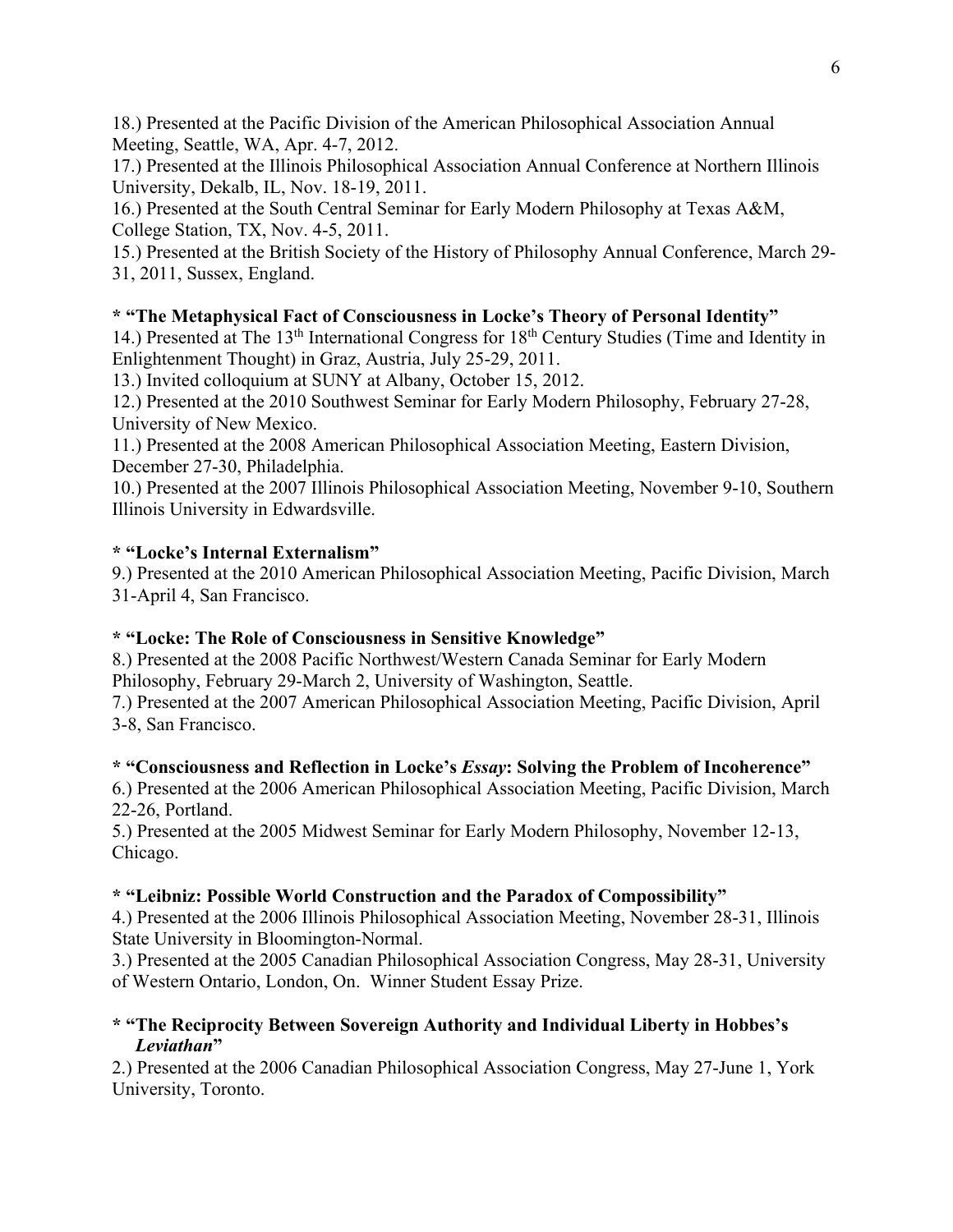1.) Presented at the 2005 American Philosophical Association Meeting, Pacific Division, March 22-27, San Francisco.

### **Invited Commentaries:**

7.) Invited to comment on Hina Nazar, "Locke and Rousseau on Educating for Freedom," Locke Society Meeting, Oxford University, July 16-18, 2018.

6.) Invited to comment on Steven Dezort, ""Locke on Substance, Substances, and Superaddition," Pacific Division of the American Philosophical Assoc., San Diego, March 28- Apr. 1, 2018.

5.) Invited official participant (as a critic) in online interactive Author-Meets-Critics session for Udo Thiel's *The Early Modern Subject* (Oxford University Press, 2013), hosted by the University of Western Ontario (April 2016).

4.) Invited to comment on Aaron Wilson, "Sensitive Knowledge as Natural Knowledge" at the Central Division of the American Philosophical Association, Feb. 26-Mar. 1, 2014.

3.) Invited to comment on Patrick Connelly, "Lockean Humility and Superaddition" at the Central Division Annual Meeting of the American Philosophical Association, Feb. 21-23, 2013.

2.) Invited to comment on Lewis Powell's "Locke's Problems with Copulation and Conception" at the Locke Workshop, Washington and Lee University, Oct. 26-27, 2012.

1.) Invited to comment on Julie Walsh's "Locke and 'the hinge upon which liberty turns'" at the Central Division Annual Meeting of the American Philosophical Association, Feb. 15-19, 2012.

# **Teaching Experience at UIUC:**

Phil 101: Introduction to Philosophy

- Phil 102: "Logic and Reasoning"
- Phil 206: "Early Modern Philosophy"
- Phil 250: "Conceptions of Human Nature"
- Phil 398: Advanced Undergraduate Seminar ("Skepticism")
- Phil 412: "Locke and Leibniz"
- Phil 412: "Empiricist Themes"
- Phil 412: "Hobbes and Spinoza"
- Phil 412: "Modern Women Philosophers"
- Phil 412: "Intellectual Virtue in the Early Modern Era"
- Phil 414: "Critical Theory and Its History"
- Phil 501: Graduate Seminar on Locke
- Phil 501: Graduate Seminar on Freedom and Agency in Early Modern Philosophy
- Phil 501: Graduate Seminar on Skepticism and Certainty
- Phil 501: Graduate Seminar on Consciousness in Early Modern Philosophy
- Phil 501: Graduate Seminar on Themes in Early Modern Philosophy of Mind and Epistemology
- Phil 501: Graduate Seminar on Cavendish and Shepherd
- Phil 530: Dissertation Seminar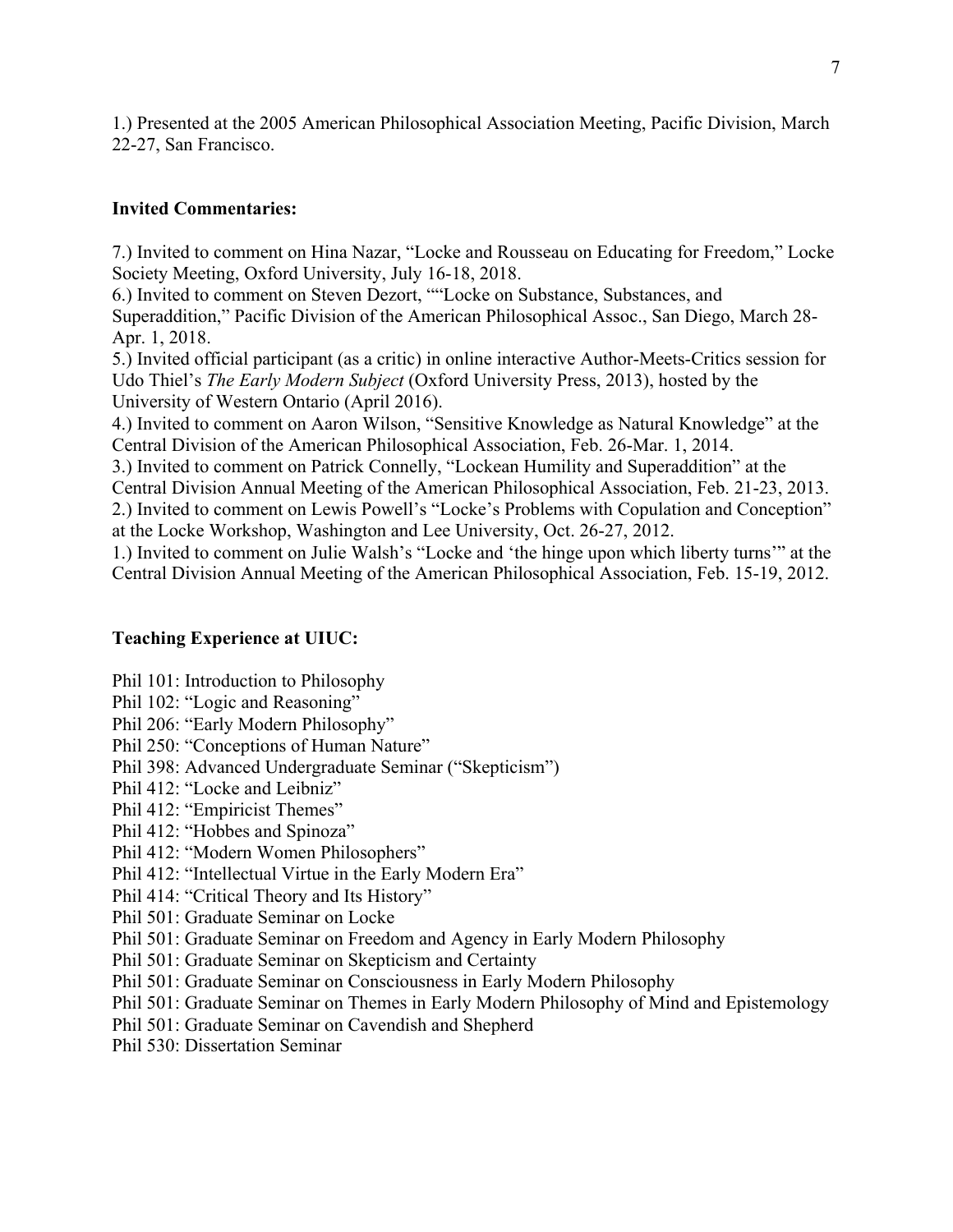#### **Teaching Awards:**

- Spring 2021: List of teachers ranked Excellent by their Students for Phi 412 (Modern Women Philosophers).
- Spring 2020: Ranked "Outstanding" on the List of Teachers Ranked Excellent by their Students for Phil 412 (Intellectual Virtue in the Early Modern Era); List of Teachers Ranked Excellent by their Students for Phil 100 (Introduction to Philosophy ACP).
- Fall 2020: Ranked "Outstanding" on the List of Teachers Ranked Excellent by their Students for Phil 501 (Themes in Early Modern Philosophy of Mind and Epistemology); List of Teachers Ranked Excellent by their Students for Phil 206 (Early Modern Philosophy).
- Spring 2019: Ranked "Outstanding" on the List of Teachers Ranked Excellent by their Students for Phil 412, "Modern Women Philosophers."
- Fall 2018: List of Teachers Ranked Excellent by their Students for Phil 412, "Locke and Leibniz" and Phil 206, "Early Modern Philosophy."
- Spring 2018: List of Teachers Ranked Excellent by their Students for Phil 412, "Hobbes and Spinoza."
- Fall 2017: Ranked "Outstanding" on the List of Teachers Ranked Excellent by their Students for Phil 501 (Skepticism and Certainty).
- Fall 2016: Ranked "Outstanding" on the List of Teachers Ranked Excellent by their Students for Phil 412 (Locke and Leibniz).
- Spring 2016: Ranked "Outstanding" on the List of Teachers Ranked Excellent by their Students for Phil 501 (Freedom and Agency) and Phil 530 (Dissertation Seminar)
- Fall 2015: List of Teachers Ranked Excellent by their Students for Phil 206 (Early Modern Philosophy)
- Spring 2015: List of teachers Ranked Excellent by their Students for Phil 412 (Empiricist Themes) and Phil 206 (Early Modern Philosophy).
- Fall 2012-Fall 2013: On leave.
- Spring 2012: Ranked "Outstanding" on the List of Teachers Ranked Excellent by their Students for Phil 412 (Locke and Leibniz)
- Fall 2011: List of Teachers Ranked Excellent by their Students for Phil 530 (Dissertation Seminar)
- Spring 2011: Ranked "Outstanding" on the List of Teachers Ranked Excellent by their Students for Phil 398 (Advanced Undergraduate Seminar – Skepticism)
- Spring 2010: List of Teachers Ranked Excellent by their Students for Phil 206 (Early Modern Philosophy – 78 students)
- Spring 2010: List of Teachers Ranked Excellent by their Students for Phil 530 (Dissertation Seminar)

# **Internal Campus Service:**

Fall 2020-present Member, College of Liberal Arts and Sciences Honors Council.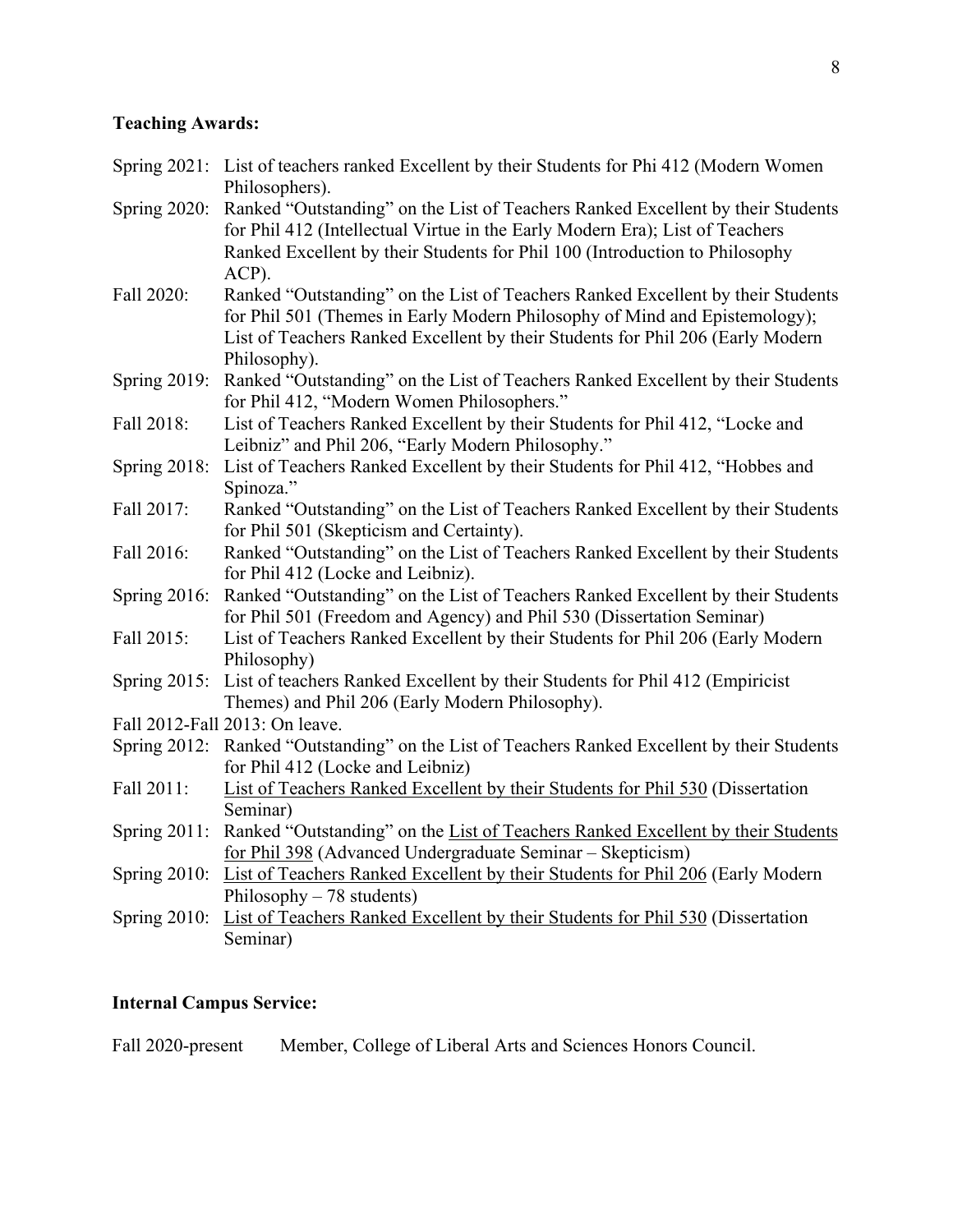| $2017$ -present | Team Member, Office of Research Advising and Project Development in       |
|-----------------|---------------------------------------------------------------------------|
|                 | the Office of the Vice Chancellor for Research, University of Illinois at |
|                 | Urbana-Champaign.                                                         |
| $2017$ -present | Instructor for the Odyssey Project through Illinois Program for Research  |
|                 | in the Humanities.                                                        |
| 2015-2016       | Member of the External Grants Advising Team for the Office of the Vice    |
|                 | Chancellor for Research, University of Illinois at Urbana-Champaign.      |

#### **Internal Departmental Service:**

| 2021-2022  | Chair, TA Oversight Committee, Placement Committee.                               |
|------------|-----------------------------------------------------------------------------------|
| 2020-2021  | Chair, TA Oversight Committee, Undergraduate Program Committee.                   |
| 2019-2020  | Chair, TA Oversight Committee, Undergraduate Program Committee.                   |
| 2018-2019  | Placement Officer; Undergraduate Program Committee                                |
| 2017-2018  | Placement Committee, chair; Colloquium Committee                                  |
| 2016-2017  | Placement Committee, Undergraduate Program Committee.                             |
| 2015/2016  | Director of Undergraduate Studies, Executive Committee, Undergraduate             |
|            | Program Committee (Chair), Undergraduate Curriculum Committee (Chair).            |
| 2014/2015  | Director of Undergraduate Studies, Executive Committee, Undergraduate             |
|            | Curriculum Committee (Chair), Lecturer Search Committee (Chair and Diversity      |
|            | Advocate), Academic Integrity Officer, Prizes and Scholarships Committee.         |
| 2011/2012: | Associate Chair and Director of Undergraduate Studies, Department of              |
|            | Philosophy, Academic Integrity Officer, Courses and Curriculum Committee          |
|            | Chair, Co-developer of the interdisciplinary undergraduate pre-law minor for the  |
|            | college of Liberal Arts and Sciences.                                             |
| 2010/2011: | Co-Director of Undergraduate Studies, Department of Philosophy, Search            |
|            | committee for tenure-track hire, Co-developer of the interdisciplinary            |
|            | undergraduate pre-law minor for the college of Liberal Arts and Sciences.         |
| 2009/2010: | Undergraduate Advisor, Department of Philosophy, Co-coordinator of the annual     |
|            | meeting of the Illinois Philosophical Association, Co-developer of the            |
|            | Interdisciplinary undergraduate pre-law minor for the college of Liberal Arts and |
|            | Sciences.                                                                         |

#### **External Service:**

2020-present: Editorial Board, *Studi Lockeiani*. 2018-present: Co-chair of the John Locke Society Executive Council.<br>2018-2021: Member, American Philosophical Association Central I Member, American Philosophical Association Central Division's Committee on Lectures, Publications, and Research. 2011-present: Referee for Oxford University Press, Bloomsbury Publishing Co., Routledge Publishing Co.*, Journal of the History of Philosophy, British Journal for the History of Philosophy, Philosophers' Imprint, History of Philosophy Quarterly, Arvhiv Für Geschichte der Philosophie*, *Philosophy Quarterly, Ergo, Canadian Journal of Philosophy, Erkentniss, Episteme, Journal of the American*